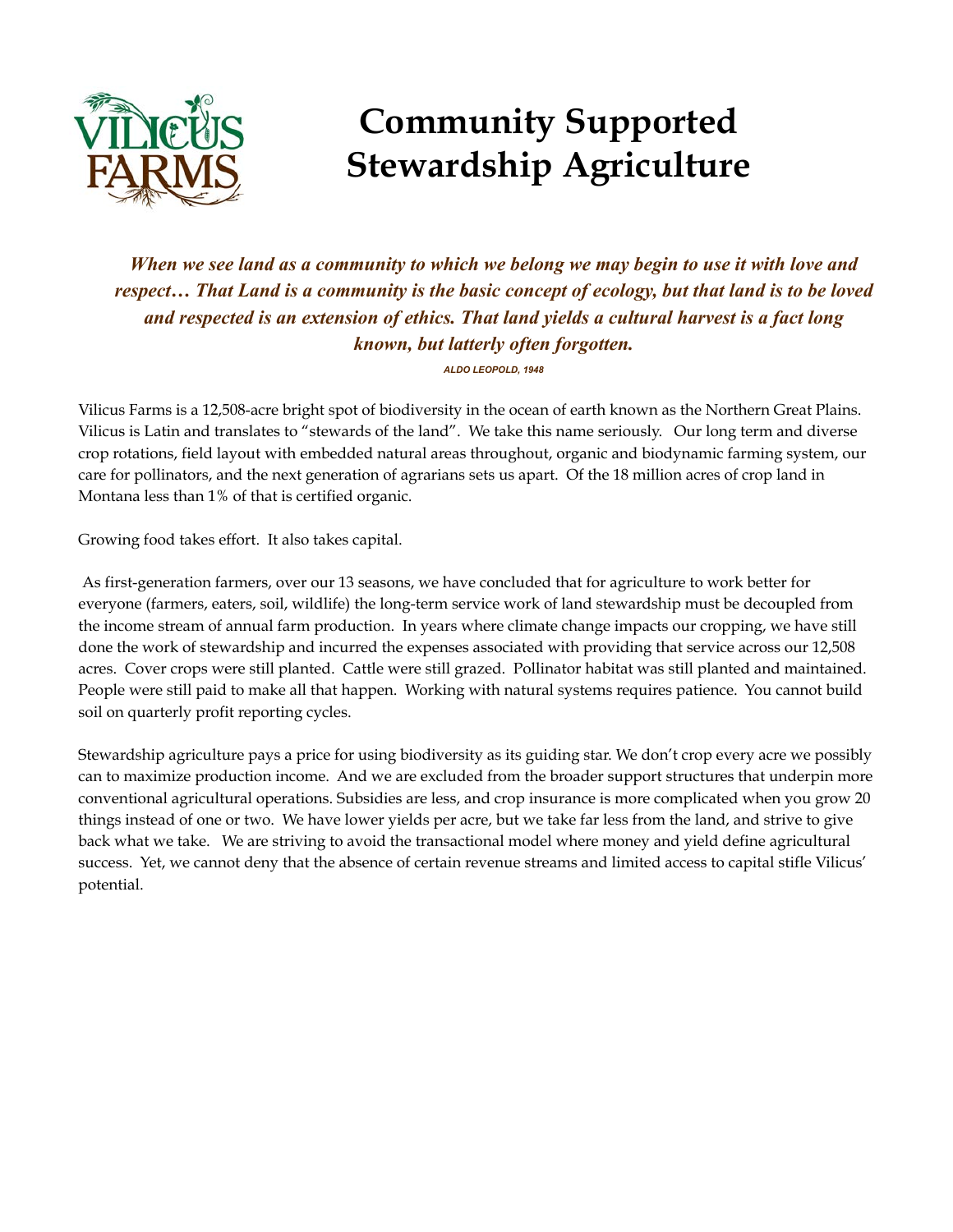

At Vilicus we have been actively exploring ways to be better supported for the critical service of agricultural land stewardship. The emerging market of ecosystem services seemed promising. But diverse, complex operations like ours are 'too complex to model' and as early adopters of organic regenerative practices we do not meet ''additionality' requirements to qualify for the majority of today's market mechanisms. Even if we could model the impact of our operations and participate in these markets we are concerned about the broader consequences of this move to commodify mother nature more by separating and reducing her into seemingly disconnected components to be bought and sold. We do not want or need another market where farmers are paid last. We are wary that the current ecosystem service market structure will only further disconnect the credit buyer from the actual people doing the work and their place and purpose in the world. We have seen the impacts of decoupling eaters from the farms that produce their food - we do not want this perpetuated in other realms as we undertake the biggest mission for all of us- caring for our one and only planet.

Ever wonder what you, as an individual, can do to heal a wounded planet? Every day, many of us attempt to use resources more wisely: we drive less, use fewer plastics, buy energy efficient appliances, and insulate the heck out of our homes. Some can afford to install solar. Some conscientious souls financially support organizations that battle one of our key challenges: climate change.

Still, a sense of frustration remains. We would like to suggest a third way: directly support those who are on the land, growing, experimenting, and putting climate change abatement into daily practice. Agriculture – especially biodynamic and organic agriculture – and land stewardship is one the lead tools at our disposal to address climate change.

The outcome of our efforts to explore options for more long-term system-oriented stewardship funding is the development of a Community Supported Stewardship Agriculture (CSSA) shares program. CSSA's add a twist to the successful history of Community Supported Agriculture, also known as CSA's. Rather than pre-purchasing and receiving a share of farm produce, with a CSSA you purchase a share that supports the land stewardship work across the 12,508 acres of Vilicus Farms.

Farms like Vilicus do so much more than grow food. Their integrated systems of care for land and people, take care of things that support all of us - our air, our water, our soil, and our biodiversity. This is the service of stewardship.

*What is Stewardship Agriculture? Care of the land (particularly the soil), care of the people who tend the soil, and care of the communities in which these people live. SAM WESTERN (author http://samuelwestern.com)*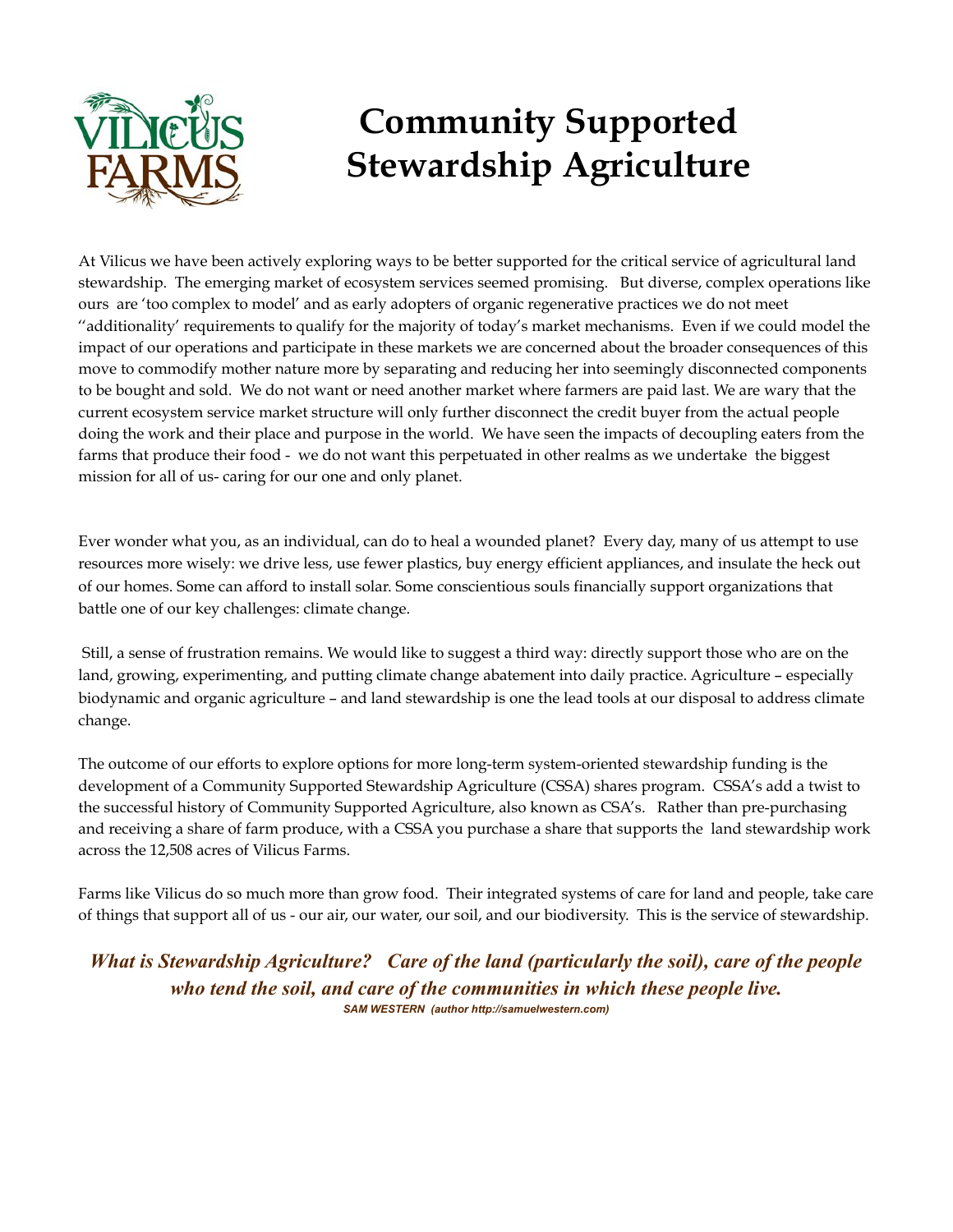

At Vilicus we are focused on the service of nurturing the conditions that are conducive to life in addition to growing food. We believe farming and nature can co-exist. We believe in creating an economy based on care. We believe that together we can build community resilience and ameliorate climate chaos. At Vilicus Farms, nothing – beside our commitment to stewardship agriculture – is set in stone. We are constantly evolving, adapting our practices to encompass the most holistic approach to working with the earth, not against her.

We invite you to join us in this inaugural year of our CSSA.

For the 2022 season we are selling 12,508 shares in our Community Supported Stewardship Agriculture program. \$100 = 1 share and supports the cost of stewardship for 1 acre of land

\$100/acre is the base income necessary to cover the expenses we incur to provide the service of stewardship across the entire farm. If we are able to receive pledges for all of our shares we will significantly lower our dependence on outside loans to support our operating expenses and we will be much less dependent upon crop sales which is critical in years with extreme climate variability.

### **Examples of our stewardship activities include:**

- Crop rotations- we care for 20-30 crops including green manure cover crops over the course of our crop rotation schedule allowing for growth of diverse roots in our soil, keeping soil covered as much as possible and avoiding consumption of synthetic nitrogen fertilizer manufactured using natural gas which is a significant contributor to global greenhouse gas emissions.
- Integrating grazing and using local manure as a fertilizer- Our shared land and labor agreement with P/N Custom Grazing and the utilization of manure from other local ranches contributes critical nutrients to improve the health of our soil.
- Establishing over 400 acres of permanent pollinator habitat (with many of those acres in native plants)-This habitat is part of the 27% of our land that has been left for insects, birds, and other wildlife. This includes 338 acres of native rangeland left to serve as a baseline for future ecological monitoring efforts.
- Making compost on the farm to bring nutrients back to the soil
- Transitioning thousands of acres of land from wheat / chemical fallow system to a diverse and long-term Organic crop system.
- Continued progress towards biodynamic certification [\(Learn about biodynamic agriculture\)](https://you-will-grow.net/#:~:text=Human%20development%20is%20at%20the,that%20is%20our%20precious%20planet.)
- Solar power producing approximately 46% of all electricity use at our Headquarters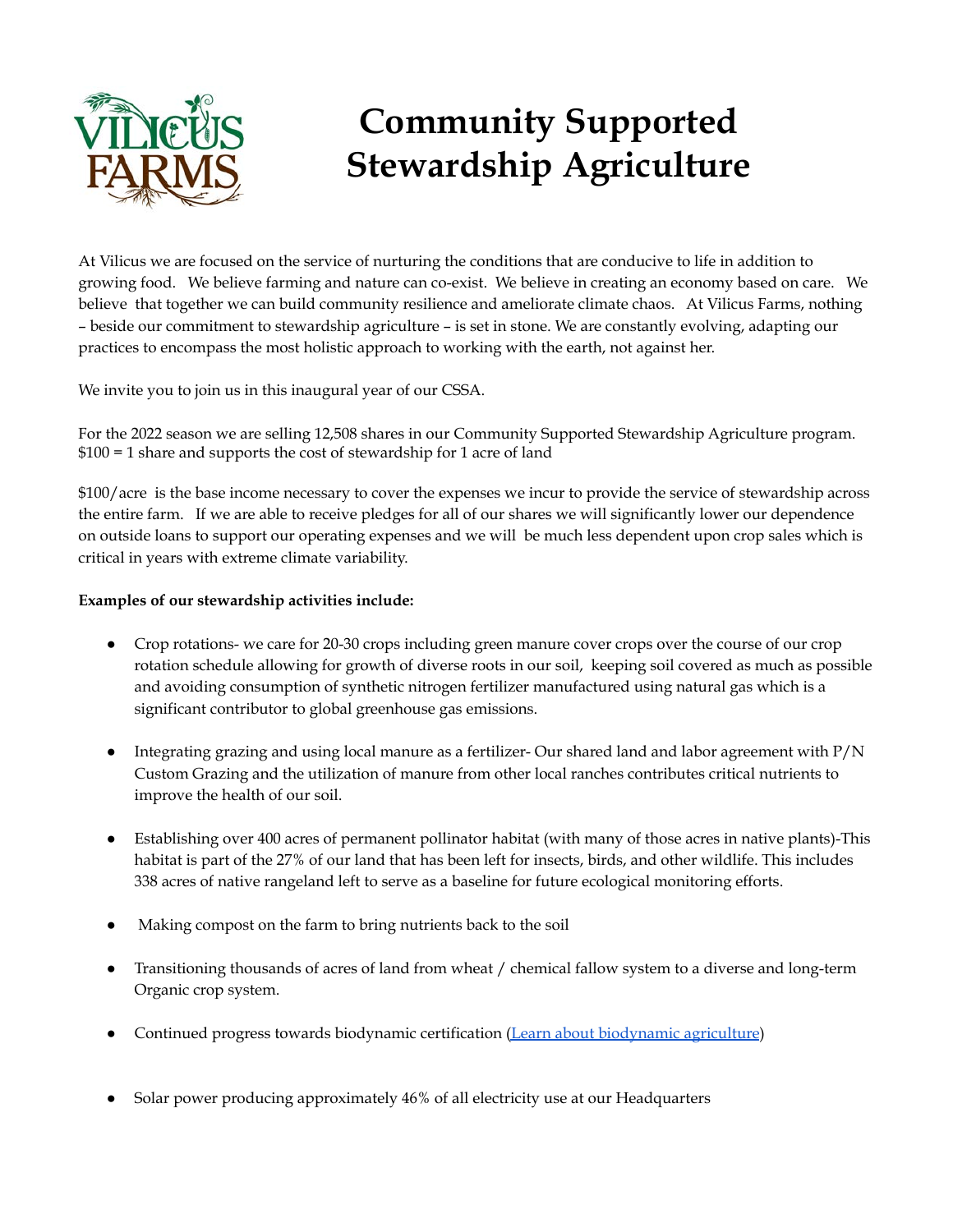

#### **What we gain from Stewardship Agriculture:**

- **Direct Farm Connection** purchasers of shares have a direct connection to Vilicus Farms and their active implementation of stewardship agriculture in the Golden Triangle in Montana. This is not like buying carbon credits where you are likely to never have a direct connection to people doing the work of sequestration. Vilicus will provide each shareholder at the end of the year a roundup of the stewardship activities and practices implemented. We welcome questions, ideas and visits (if scheduled in advance at a time we can accommodate). (Please have patience during the busy seasons of seeding and harvest). The work of stewardship can be messy, hard, inspiring and beautiful. We will quantify outcomes as appropriate but some might be better articulated qualitatively.
- **Expansive Community** Stewardship Service shareholders are part of a global human community that cares deeply about enabling agriculture that focuses on biodiversity, land stewardship and care of people. We are an international network building an economy rooted in love, where farms are acknowledged for their role in creating, and nurturing our ecological community on behalf of our human community. We envision shareholders to be both local and not so local.
- **Risk Sharing -** The cumulative funding from the purchase of stewardship shares offset the farm's need to borrow operating capital to implement stewardship activities and ensure a base stable income for the farm. Additionally purchases of shares assure that stewardship activities can be implemented regardless of the income of crop production. Stable income is much like a long-term land lease. It allows farmers to make additional investments in soil building, staffing, equipment, and other infrastructure to assure the long-term viability of the work of implementing stewardship agriculture.
- **Stewarding the whole** All shares purchased will be pooled on behalf of the farm as a whole. We recognize it would be fun to have a direct connection between shareholders and individual acres. All acres are important and unique and what's most important is that they are all cared for in a way that enhances biodiversity and keeps their connectivity as parts of a whole farm organism.

For those who would prefer to make a tax deductible donation in lieu of purchasing shares you can do so through Vilicus Training Institute. (*[Patagonia Action Works\)](https://www.patagonia.com/actionworks/grantees/vilicus-training-institute/)*. Your unrestricted donation will support Northern Great Plains Stewardship Agriculture work including organic grain farming apprenticeship, implementation of associative economy principles and expanding cultural programs.

In future years we plan to donate a portion of proceeds received from stewardship shares to support implementation of the first Montana Agrarian Commons ([Agrarian Trust\)](https://www.agrariantrust.org) and to develop methods to support other operations implementing stewardship agriculture